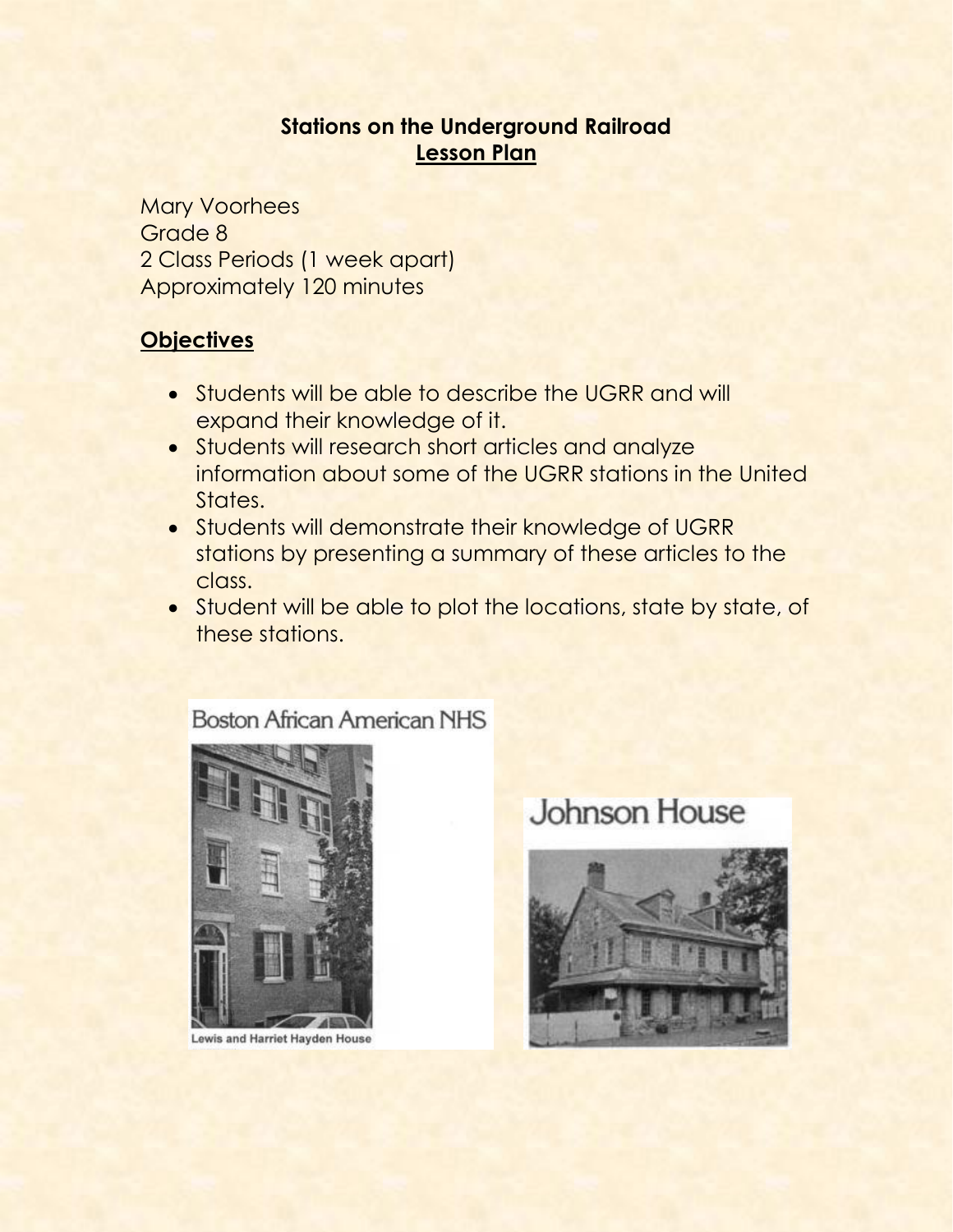## **Materials**

- $\overline{+}$  Questions for brainstorming and discussion
- ↓ List of Stations from the United States and description of each station from articles, obtained on the internet. These articles can be printed and ready to distribute to the students.
- ↓ Large map of the United States, left blank, in order to plot the locations of these UGRR stations – to be displayed in the classroom. Also, maps which show 1) UGRR Routes, and 2) Separation of Free, Slave, and Border States at the time of the Civil War.
- $\frac{1}{\sqrt{2}}$  Kentucky Historical Timeline for Slavery and the Underground Railroad ~ to be displayed in the classroom.
- United States Historical Timeline for Slavery and the Underground Railroad ~ to be displayed in the classroom.

**Friends Meeting House** 



**Friends Meeting House** 

# Col. William Hubbard House

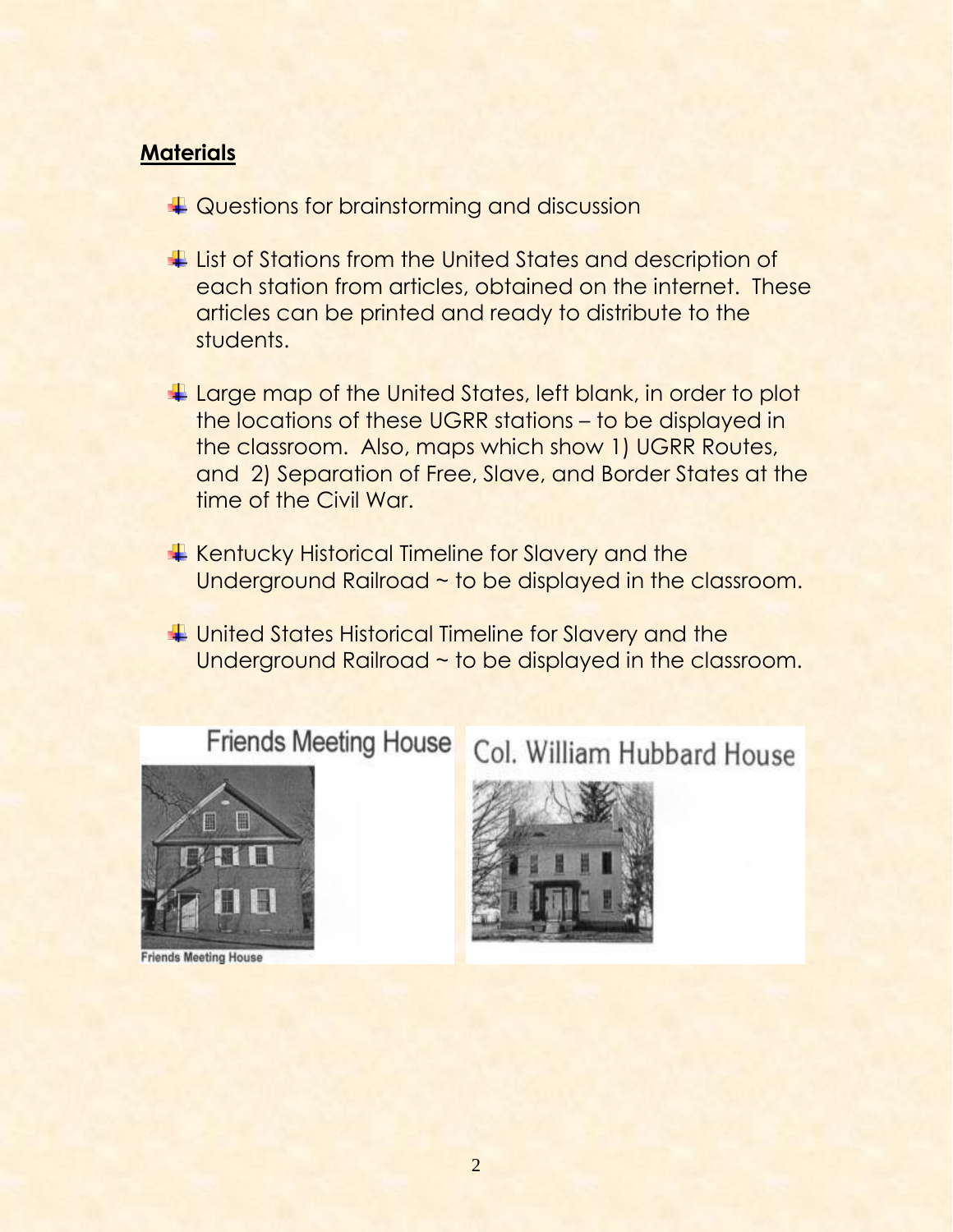#### **Procedure**

**Please note:** One half of this lesson was presented the day before this class was to go to Camp Joy in Clarksville, OH for an overnite field trip. One of the activities at the camp was sponsored by the UGRR Freedom Center, in Cincinnati, OH. The students became slaves for the afternoon; they learned how slaves were treated and what it felt like to be one.

- 1. Introduce lesson by discussing what students already know about Underground Railroad Stations – where they might be located, and reasons for their locations.
- 2. Complete together and talk about the questions generated by the teacher education website. This will draw questions from students about free and slave states, conductors, stations, and the difficulty of escape.
- 3. Introduce the Station articles. Make sure there are enough Stations articles to be divided among the students in the class.
- 4. Assign an equal number of articles to each student, to be summarized and presented to the class. The information to be summarized from the Station articles should pertain to their role in the Underground Railroad. The students will have one week to prepare their summaries.
- 5. After the summary presentations are completed, give each student a chance to plot the location of their stations on the blank map of the United States. Talk about the plotted map and how it pertains to escape activity in free and slave states.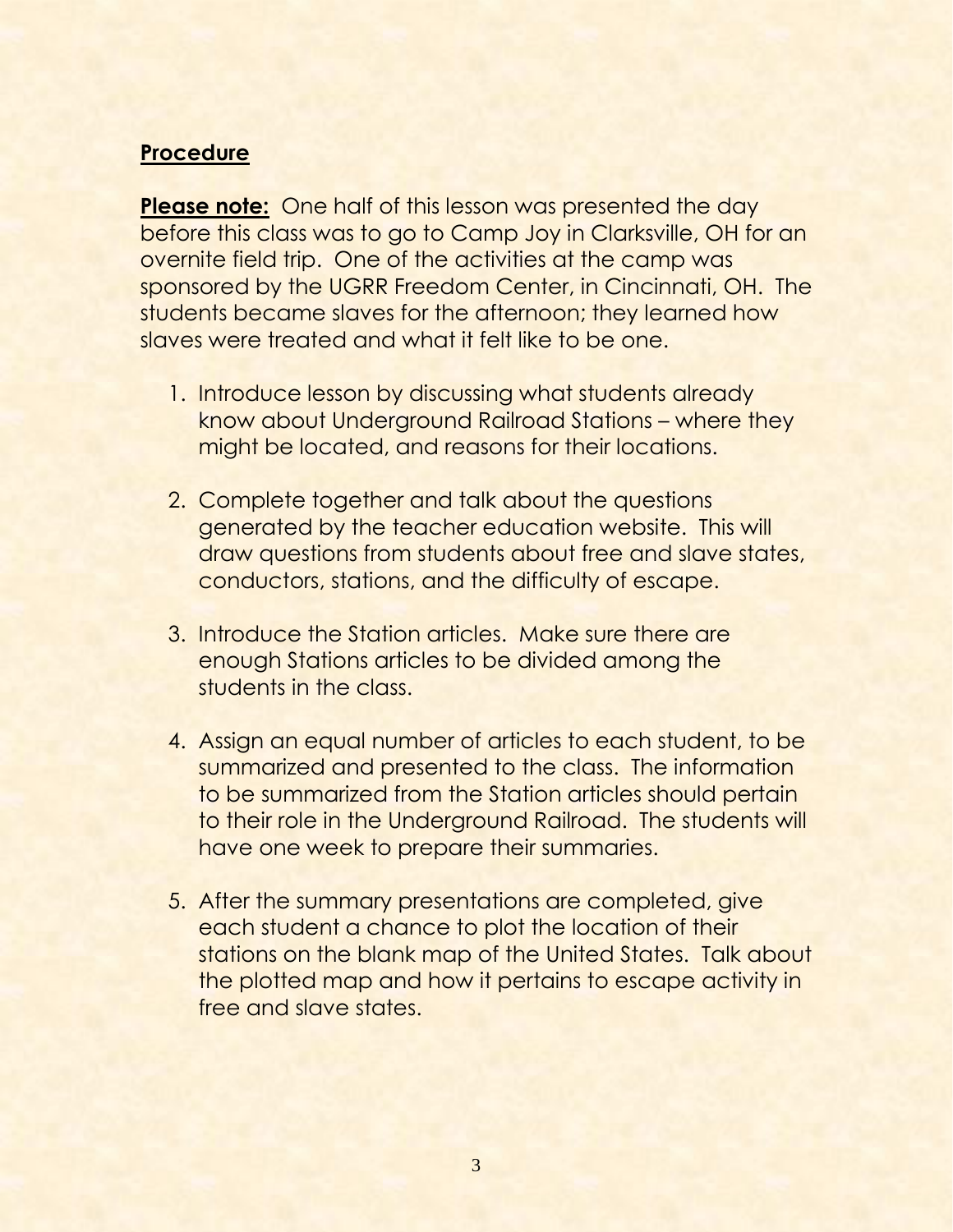## **Assessment**

Students will be monitored for active participation in the introductory/brainstorming discussion questions.

Presentations will be assessed by how well the students demonstrate full knowledge of the events that occurred at the UGRR stations being summarized. Presentations should be well planned. Other criteria to be monitored will include: length of summaries, and mechanics of presentation such as voice, eye contact, and stance. These presentations are intended to broaden the audiences' knowledge of UGRR stations.

# Austin F. Williams House and Carriagehouse



# White Horse Farm



**White Horse Farm**